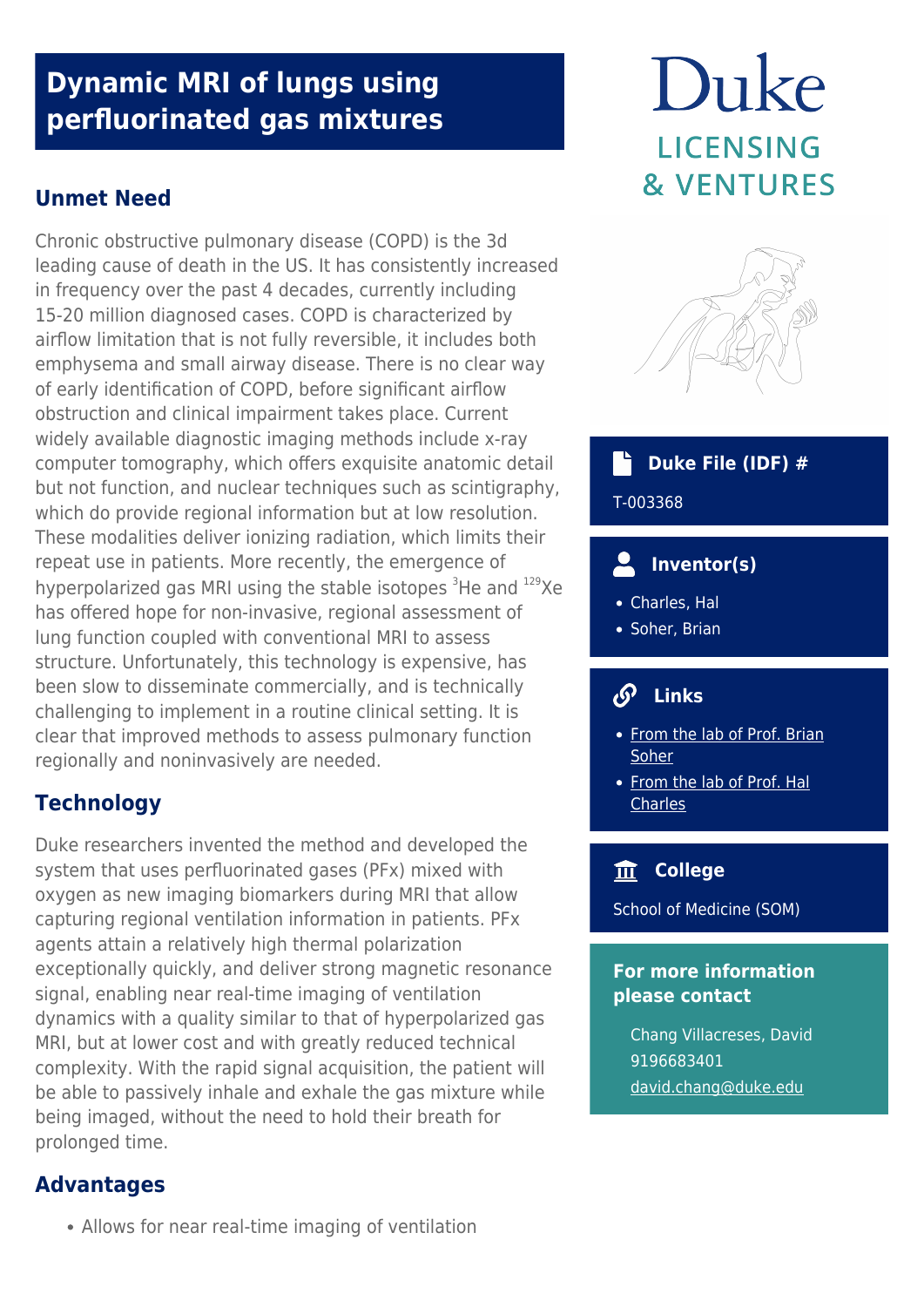dynamics.

- Well-tolerated, radiation-free technique with no known anesthetic effects in healthy volunteers and patients with lung disease.
- Was successfully used to sensitively detect mild cystic fibrosis lung disease in clinical trials.

### **Publications**

- [Perfluoropropane gas as a magnetic resonance lung](https://pubmed.ncbi.nlm.nih.gov/23722696/) [imaging contrast agent in humans \(Chest, 2013\)](https://pubmed.ncbi.nlm.nih.gov/23722696/)
- [Dynamic perfluorinated gas MRI reveals abnormal](https://pubmed.ncbi.nlm.nih.gov/31855577/) [ventilation despite normal FEV1 in cystic fibrosis \(JCI](https://pubmed.ncbi.nlm.nih.gov/31855577/) [Insight, 2020\)](https://pubmed.ncbi.nlm.nih.gov/31855577/)
- [Patent \(9,254,098\)](https://patents.google.com/patent/US9254098B2/en?oq=9%2c254%2c098)
- [Patent \(9,724,015\)](https://patents.google.com/patent/US9724015B2/en?oq=9%2c724%2c015)

#### **Patents**

Patent Number: 9,254,098

Title: SYSTEMS, METHODS, COMPOSITIONS AND DEVICES FOR IN VIVO MAGNETIC RESONANCE IMAGING OF LUNGS USING PERFLUORINATED GAS MIXTURES Country: United States of America

Patent Number: 9,724,015

Title: SYSTEMS, METHODS, COMPOSITIONS AND DEVICES FOR IN VIVO MAGNETIC RESONANCE IMAGING OF LUNGS USING PERFLUORINATED GAS MIXTURES

Country: United States of America

#### Patent Number: 2011218194

Title: SYSTEMS, METHODS, COMPOSITIONS AND DEVICES FOR IN VIVO MAGNETIC RESONANCE IMAGING OF LUNGS USING PERFLUORINATED GAS MIXTURES

Country: Australia

#### Patent Number: 2,793,101

Title: SYSTEMS, METHODS, COMPOSITIONS AND DEVICES FOR IN VIVO MAGNETIC RESONANCE IMAGING OF LUNGS USING PERFLUORINATED GAS MIXTURES Country: Canada

Patent Number: . ZL201180019402.0 Title: SYSTEMS, METHODS, COMPOSITIONS AND DEVICES FOR IN VIVO MAGNETIC RESONANCE IMAGING OF LUNGS USING PERFLUORINATED GAS MIXTURES